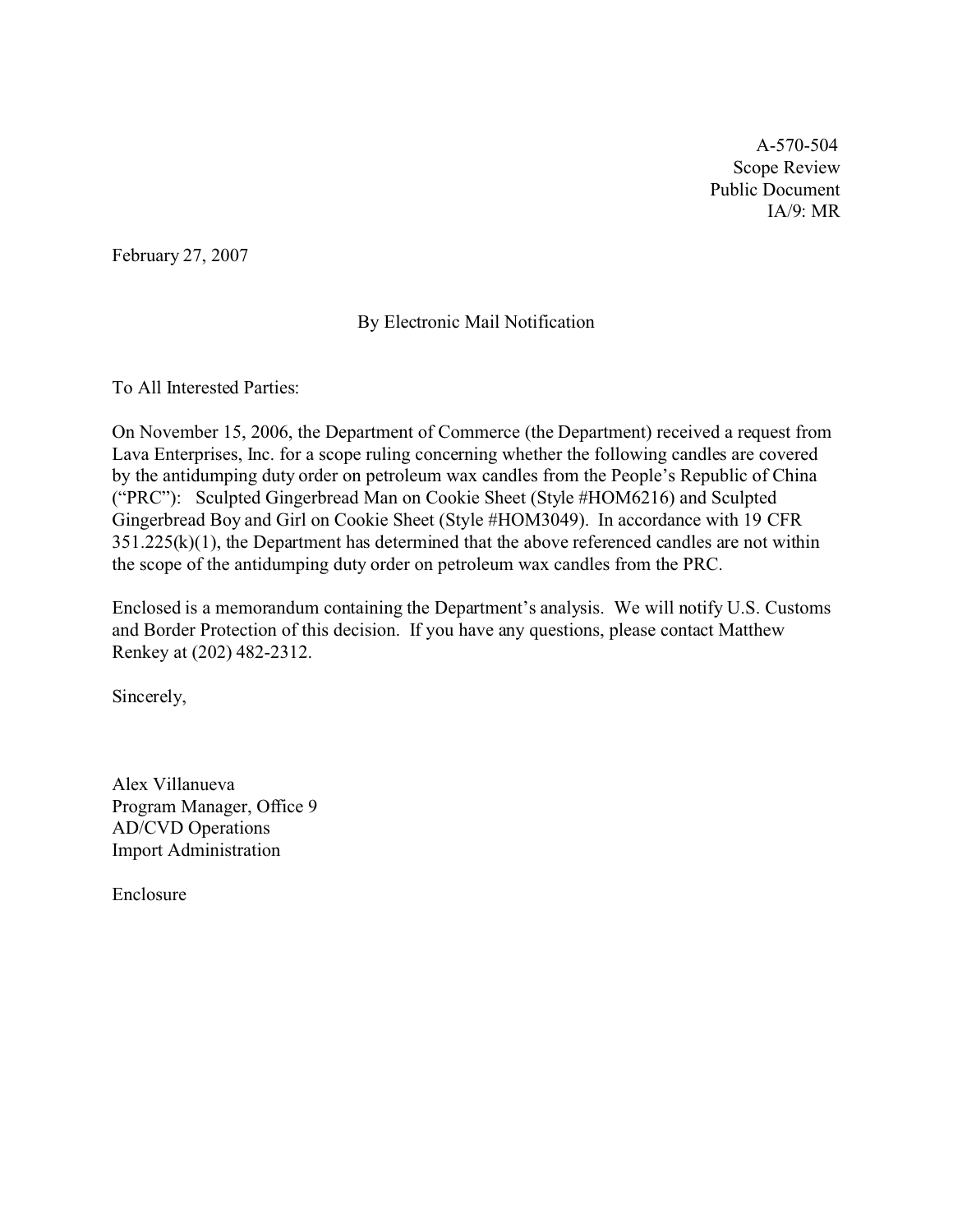A-570-504 Scope Review Public Document IA/9: MR

| <b>MEMORANDUM FOR:</b> | Stephen J. Claeys<br>Deputy Assistant Secretary<br>for Import Administration                                                                      |
|------------------------|---------------------------------------------------------------------------------------------------------------------------------------------------|
| FROM:                  | James C. Doyle<br>Director, Office 9<br><b>AD/CVD</b> Operations<br><b>Import Administration</b>                                                  |
| <b>SUBJECT:</b>        | Final Scope Ruling: Antidumping Duty Order on Petroleum Wax<br>Candles From the People's Republic of China (A-570-504);<br>Lava Enterprises, Inc. |

#### **Summary**

On November 15, 2006, the Department of Commerce (the Department) received a request from Lava Enterprises, Inc. ("Lava") for a scope ruling concerning whether the following candles are covered by the antidumping duty order on petroleum wax candles from the People's Republic of China ("PRC"): Sculpted Gingerbread Man on Cookie Sheet (Style #HOM6216) and Sculpted Gingerbread Boy and Girl on Cookie Sheet (Style #HOM3049). See Antidumping Duty Order: Petroleum Wax Candles from the People's Republic of China, 51 FR 30686 (August 28, 1986) ("Order"). In accordance with 19 CFR 351.225 $(k)(1)$ , the Department finds that Lava's candles are outside the scope of the order. $<sup>1</sup>$ </sup>

#### **Background**

On November 15, 2006, the Department received a letter from Lava requesting a scope ruling on the candles mentioned above. The National Candle Association ("the NCA"), the petitioners in the original investigation, did not submit comments on Lava's scope ruling request.

 $<sup>1</sup>$  The Department has developed an internet web site that allows interested parties to access prior scope</sup> determinations regarding the Order. This web site lists all scope determinations from 1991 to the present. It can be accessed at [http://ia.ita.doc.gov/download/candles-prc-scope/index,](http://ia.ita.doc.gov/download/candles-prc-scope/,) and will be updated periodically to include newly issued scope determinations.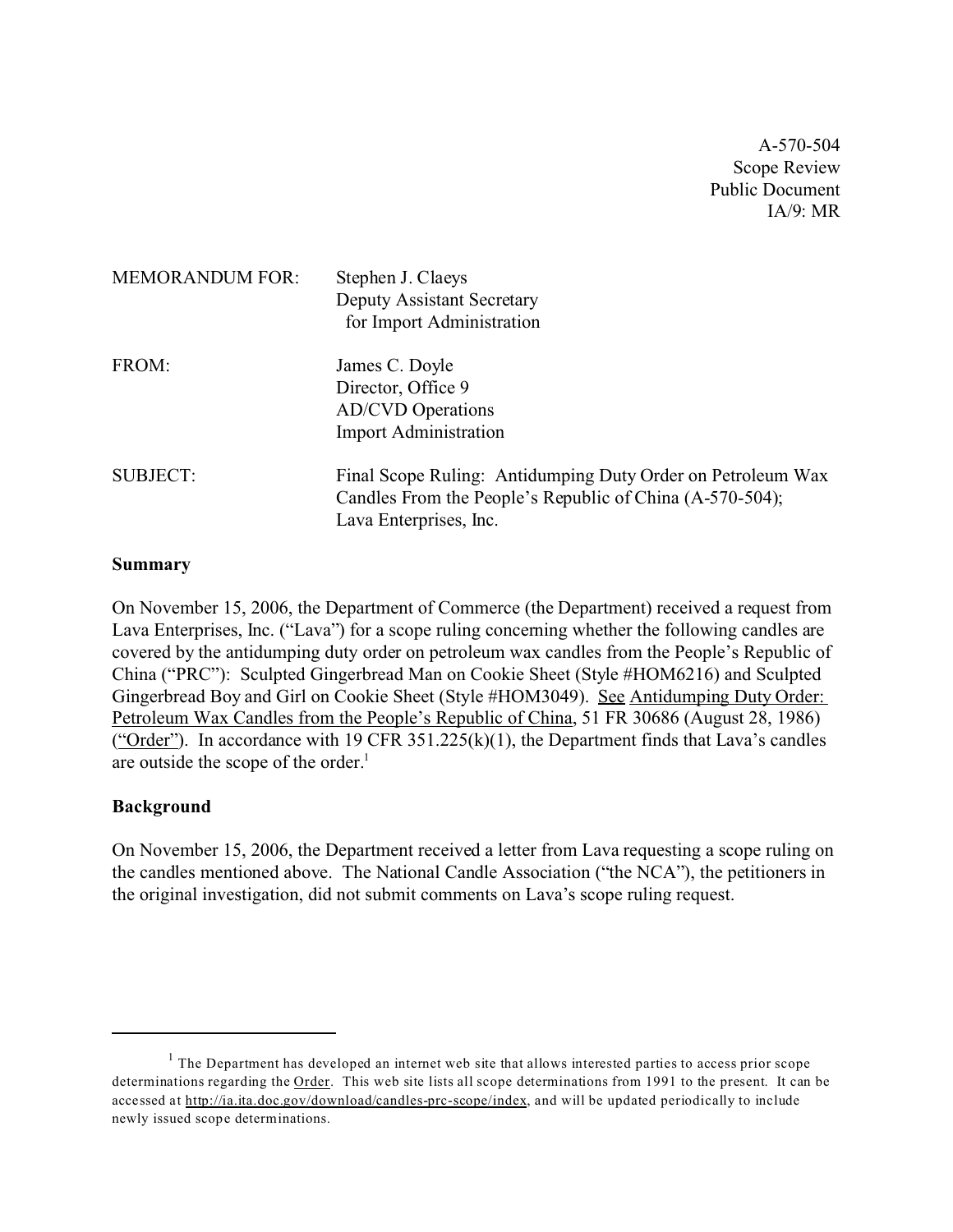## **Lava's Scope Request**

# **a. Product Descriptions**

Lava states that its candles are three-dimensional novelty candles in the form of identifiable objects (i.e., gingerbread figurines) and are composed primarily of paraffin wax. Each candle has a flat bottom since they rest on a cookie sheet. Lava provided the following descriptions of its candles.

# **Sculpted Gingerbread Man on Cookie Sheet (Style # HOM6216) ("Gingerbread Man Candle")**

Lava states that the Gingerbread Man Candle has depth and dimension and is an accurate portrayal of how this particular object is ordinarily viewed. Lava explains that this candle is formed from a single molding process, with the intricate details done as part of the molding process and not by etching. Lava states that such details include the eyes, smile, candy-striped bowtie, two parallel candy stripes at each end of the arm and leg, and two buttons that are on either side of the wick, which is located in the naval area of the Gingerbread Man Candle. Lava contends that the candle is molded in the typical fashion in which a gingerbread cookie is made, with the arms and legs outstretched, and includes colors normally associated with a gingerbread cookie.

# **Sculpted Gingerbread Boy and Girl on Cookie Sheet (Style # HOM3049) ("Gingerbread Boy and Girl Candles")**

These candles are similar to the Gingerbread Man Candle, only they are smaller in size and rest side-by-side on a cookie sheet.

Lava provided samples and pictures of its candles.

# **b. Scope Request**

Lava argues that its candles fall outside the scope of the order because they are in the shape of identifiable objects when viewed from most angles, and therefore qualify under the Department's novelty candle exclusion.

Lava cites to the "Final Scope Ruling: Antidumping Duty Order on Petroleum Wax Candles from the People's Republic of China; Globalshop, Inc.," dated November 24, 2004 ("Globalshop Ruling"), in which Globalshop Inc.'s "Snowman" candles were found to be outside the scope of the antidumping duty order because they were identifiable objects when viewed from most angles.

## **Legal Framework**

The regulations governing the Department's antidumping scope determinations are found at 19 CFR 351.225. On matters concerning the scope of an antidumping duty order, the Department first examines the descriptions of the merchandise contained in the petition, the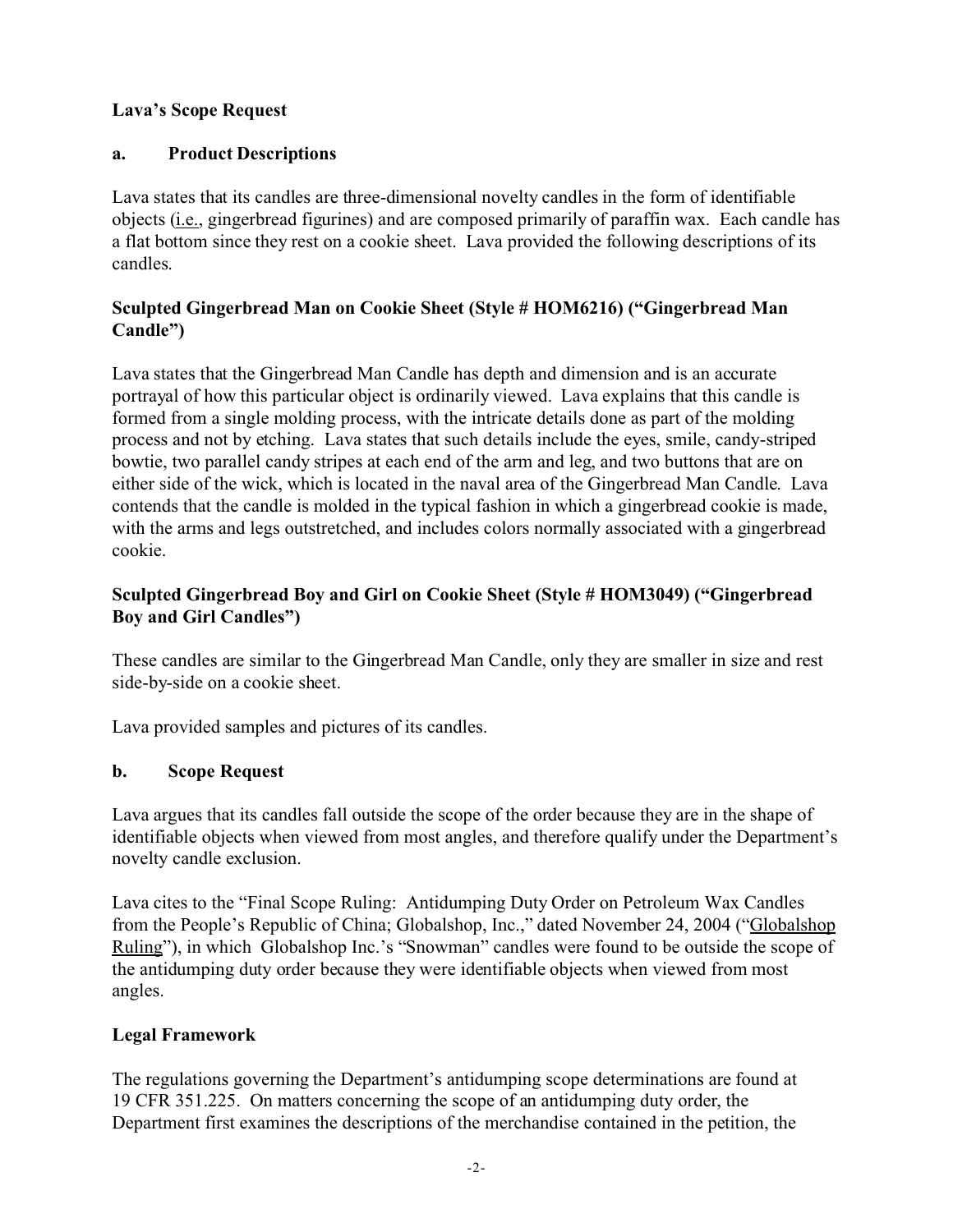initial investigation, and the determinations of the Secretary (including prior scope determinations) and the U.S. International Trade Commission (ITC). This determination may take place with or without a formal inquiry. If the Department determines that these descriptions are dispositive of the matter, the Department will issue a final scope ruling as to whether or not the subject merchandise is covered by the order. See 19 CFR  $351.225(k)(1)$ .

Conversely, where the descriptions of the merchandise are not dispositive, the Department will consider the five additional factors set forth at 19 CFR 351.225(k)(2). These criteria are: (1) the physical characteristics of the merchandise; (2) the expectations of the ultimate purchasers; (3) the ultimate use of the product; (4) the channels of trade in which the product is sold; and (5) the manner in which the product is advertised and displayed. The determination as to which analytical framework is most appropriate in any given scope inquiry is made on a case-by-case basis after consideration of all evidence before the Department.

In the instant case, the Department has evaluated Lava's request in accordance with 19 CFR  $351.225(k)(1)$  and finds the descriptions of the products contained in the petition, the initial investigation, and the determinations of the Secretary (including prior scope determinations) and the ITC are dispositive with respect to Lava's candles. Therefore, for these candles, the Department finds it unnecessary to consider the additional factors set forth at 19 CFR  $351.225(k)(2)$ .

Documents and parts thereof from the underlying investigation that the Department deemed relevant to this scope ruling were made part of the record of this determination and are referenced herein. Documents that neither the Department nor the parties placed on the record do not constitute part of the administrative record for this scope determination.

In its petition of September 4, 1985, the NCA requested that the investigation cover:

{c}andles {which} are made from petroleum wax and contain fiber or paper-cored wicks. They are sold in the following shapes: tapers, spirals, and straight-sided dinner candles; rounds, columns, pillars; votives; and various wax-filled containers. These candles may be scented or unscented ... and are generally used by retail consumers in the home or yard for decorative or lighting purposes.

## See Antidumping Petition (September 4, 1985) at 7.

The Department defined the scope of the investigation in its notice of initiation. This scope language carried forward without change through the preliminary and final determinations of sales at less than fair value and the eventual antidumping duty order:

{c}ertain scented or unscented petroleum wax candles made from petroleum wax and having fiber or paper-cored wicks. They are sold in the following shapes: tapers, spirals, and straight-sided dinner candles; rounds, columns, pillars, votives; and various wax-filled containers.

See Petroleum Wax Candles from the People's Republic of China: Initiation of Antidumping Duty Investigation, 50 FR 39743 (September 30, 1985); Petroleum Wax Candles from the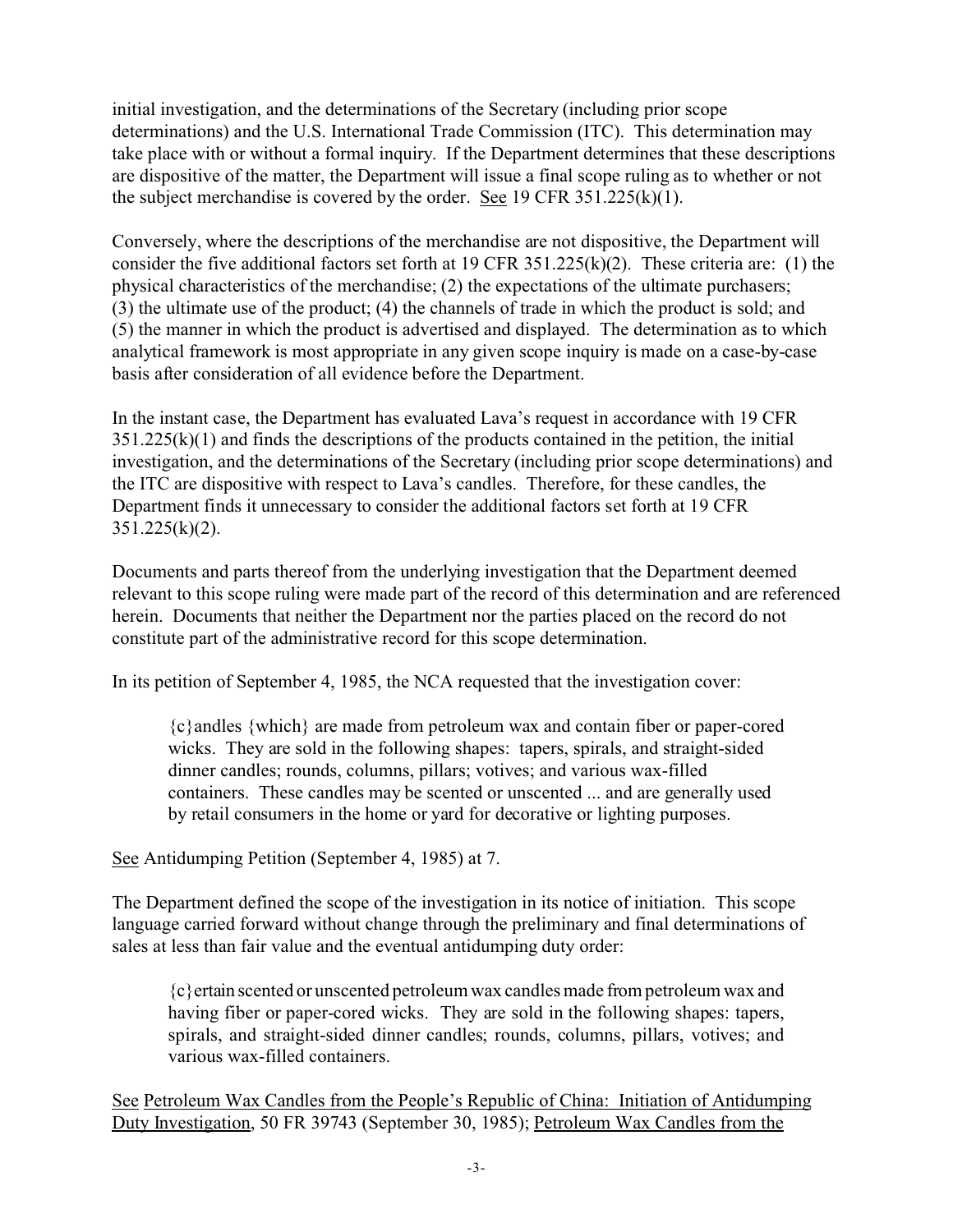People's Republic of China: Preliminary Determination of Sales at Less Than Fair Value, 51 FR 6016 (February 19, 1986); Petroleum Wax Candles from the People's Republic of China: Final Determination of Sales at Less Than Fair Value, 51 FR 25085 (July 10, 1986) ("Final Determination"); and the "Order."

The ITC adopted a similar definition of the "like product" subject to its determinations, noting the investigations did not include "birthday, birthday numeral and figurine type candles." See Candles from the People's Republic of China: Determination of the Commission in Investigation No. 731-TA-282 (Final), Publication 1888 (August 1986) ("ITC Determination"), at 4, note 5, and A-2.

Also of relevance to the present scope inquiry are the Department's instructions to the U.S. Customs Service (now renamed U.S. Customs and Border Protection ("CBP")) (see Letter from the Director, Office of Compliance, to Burditt, Bowles & Radzius, Ltd., July 13, 1987) ("CBP Notice") issued in connection with a July 1987 scope determination concerning an exception from the Order for novelty candles, which state:

The Department of Commerce has determined that certain novelty candles, such as Christmas novelty candles, are not within the scope of the antidumping duty order on petroleum-wax candles from the People's Republic of China (PRC). Christmas novelty candles are candles specially designed for use only in connection with the Christmas holiday season. This use is clearly indicated by Christmas scenes and symbols depicted in the candle design. Other novelty candles not within the scope of the order include candles having scenes or symbols of other occasions (e.g., religious holidays or special events) depicted in their designs, figurine candles, and candles shaped in the form of identifiable objects (e.g., animals or numerals).

See CBP Notice (emphasis added).

In November 2001, the Department changed its practice on the issue of candle shapes. See "Final Scope Ruling, J.C. Penney Purchasing Corp," November 9, 2001 (JC Penny Ruling). In this ruling, the Department reviewed the text of the scope of the Order, beginning with the text of the first sentence of the scope which covers " ${c}$ } ertain scented or unscented petroleum wax candles made from petroleum wax and having fiber or paper-cored wicks." See Order. The text following this broad inclusive sentence provides a list of shapes; this list is not modified by any express words of exclusivity. The result of our prior practice of not including within the scope of the Order candles of a shape other than those specifically listed in the Order was inconsistent with the fact that the candles were "scented or unscented petroleum wax candles made from petroleum wax and having fiber or paper-cored wicks."<sup>2</sup> In the JC Penney Ruling, the Department determined to revise this practice because it had the effect of narrowing the broad

 $2$  See, e.g., Final Scope Ruling - Antidumping Duty Order on Petroleum Wax Candles From the People's Republic of China (A-570-504); Endar Corp. (January 11, 2000) (Endar Ruling) (where the Department found a "dragonfly" candle, in the shape of a rough-hewn stone with a dragonfly carved on top, not within scope because it is of a shape not listed by the scope); see also Final Scope Ruling – Antidumping Duty Order on Petroleum Wax Candles From the People's Republic of China (A-570-504); American Drug Stores, Inc. (March 16, 1998) (where the Department found a sphere or ball-shaped candle not within scope because it is a shape not listed by the scope).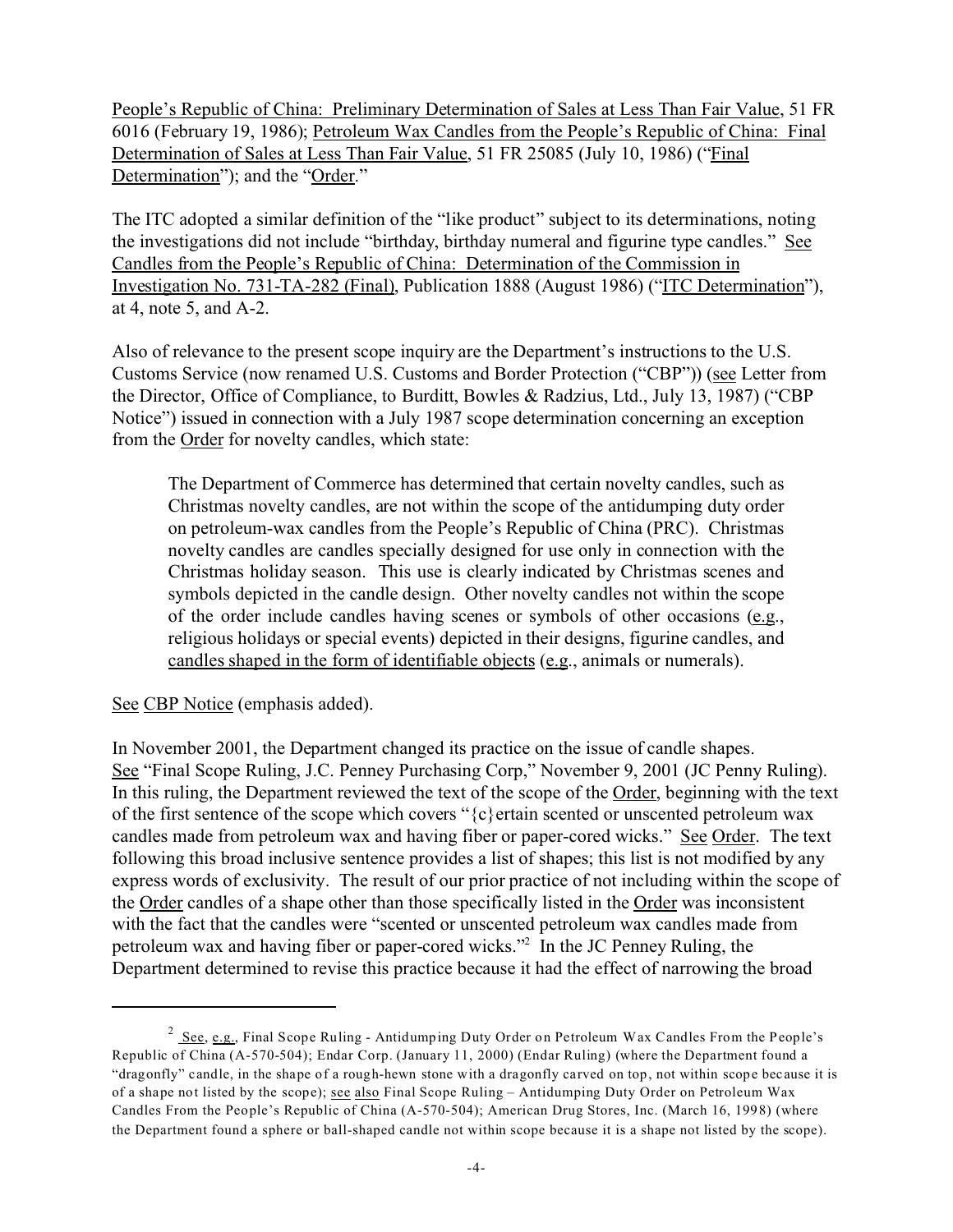coverage of the first sentence of the Order's scope. The list of shapes in the second sentence of the Order's scope does not provide a textual basis for such a narrowing of the coverage of the first sentence of the Order's scope. Accordingly, to give full effect to the first sentence of the inclusive language of the scope, the Department now will normally evaluate whether candles of a shape not listed by the inclusive language of the Order's scope are scented or unscented petroleum wax candles made from petroleum wax and having fiber or paper-cored wicks.

This approach of evaluating such candles in light of the entire text of the Order's scope is in keeping with the opinion of the Court of International Trade ("CIT"), noting that a better approach in scope rulings is to avoid subjective issues of intent and, instead, to look to the petition's language to determine whether the class or kind of merchandise at issue was expressly included. Duferco Steel, Inc. v. United States, 146 F. Supp. 2d 913 (May 29, 2001) ("Duferco Steel"). Such an approach is a departure from past CIT precedent that required the Department to give ample deference to the petitioner's intent when examining a petition's description of the subject merchandise. See, e.g., Torrington Co. v. United States, 995 F. Supp. 117, 121 (CIT 1998).

Although the specific scope decision in Duferco Steel has been overturned by the United States Court of Appeals of the Federal Circuit (Federal Circuit) in Duferco Steel, Inc. v. United States, 296 F.3d 1087 (Fed. Cir. 2002) ("Duferco Steel II"), we do not believe that the Federal Circuit's decision undermines the Department's decision in the JC Penney Ruling. The plain language of the scope of the Order clearly states "{c}ertain scented or unscented petroleum wax candles made from petroleum wax and having fiber or paper-cored wicks . . . sold in the following shapes: tapers, spirals, and straight-sided dinner candles; rounds, columns, pillars, votives; and various wax-filled containers" are included within the scope of the Order. Thus, the Order offers a descriptive list of the shapes of candles included within the Order, but, as the courts have recognized, there is no requirement that every product covered must be identified in the scope. More specifically, the Federal Circuit has stated "the petitions that led to the issuance of the order did not need to specifically identify the {product} in order to cover {it}; our precedent, to say nothing of the regulations, makes clear that neither a petition nor an antidumping or countervailing duty order requires that level of specificity."<sup>3</sup> The Federal Circuit further stated " ${a}$ s a matter of law, a petition need not list the entire universe of products . . . in order {for the petition} to cover those products."<sup>4</sup> Thus, as applied to this **Order**, there is no requirement, nor is it possible, for the shapes of all of the candles to be listed.<sup>5</sup> In fact, if the list were exhaustive, there would have been no need for the Department to determine whether any other candle that was not explicitly listed as a shape in the scope of the Order is subject to the Order. However, the Department did render the narrowly constructed novelty candle exception, leaving all other petroleum wax candles from the PRC covered by the Order.

 $^{4}$  Id.

<sup>3</sup> Novosteel SA v. United States, 284 F.3d 1261, 1264 (Fed. Cir. 2002).

<sup>&</sup>lt;sup>5</sup> See Petroleum Wax Candles from China, USITC Pub. No. 3226 Investigation No. 731-TA-282 (Review) (August 1999) (USITC Pub. No. 3226), at 18 ("Candles come in a wide variety of shapes and sizes. Major U.S. candle manufacturers reportedly will offer 1,000 to 2,000 varieties of candles in their product lines.").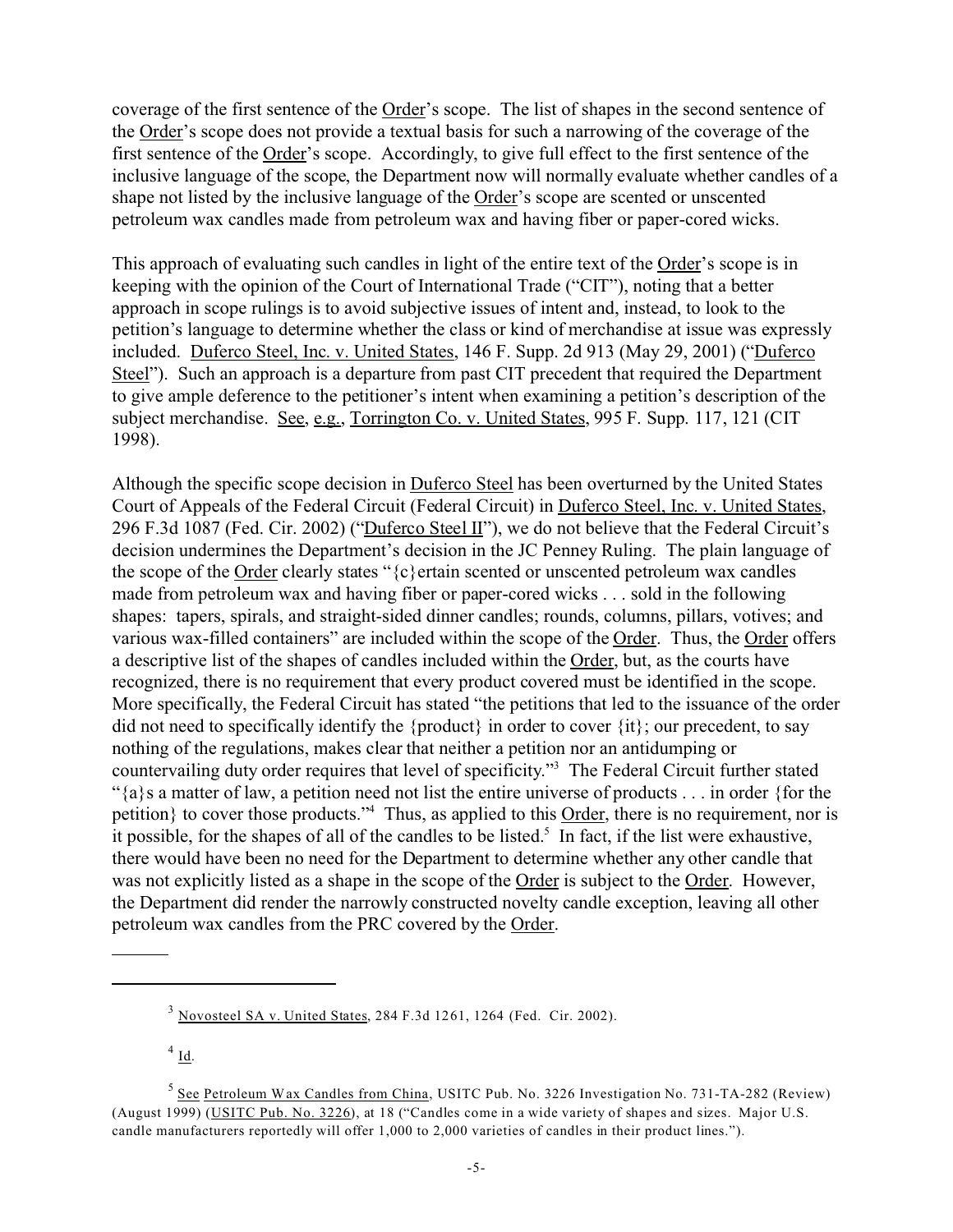If the Department determines the candle is made from petroleum wax and has a fiber or papercored wick, but the candle possesses characteristics set out in the CBP Notice, it will not fall within the scope of the Order. In order for a candle to qualify for this exception, the characteristic which is claimed to render it a novelty candle (i.e., the shape of an identifiable object or a holiday-specific design) should be easily recognizable in order for the candle to merit not being included within the scope of the Order. Specifically, among other determining factors, the Department will examine whether the characteristic is identifiable from most angles and whether or not it is minimally decorative,  $e.g.,$  small and/or singularly placed on the candle. If the identifiable object or holiday-specific design is not identifiable from most angles, or if the design or characteristic is minimally decorative, the Department may determine that the candle is included within the scope of the Order. See JC Penney Ruling; "Final Scope Ruling – Antidumping Duty Order on Petroleum Wax Candles From the People's Republic of China (A-570-504); San Francisco Candle Co". (Feb. 12, 2001) (San Francisco Candle); and Endar. If a candle does not possess the characteristics set out in the July 1987 novelty candle exception, and it is a scented or unscented candle having a fiber or paper-cored wick, the Department will determine that the candle is within the scope of the Order.

#### **Analysis of Lava's Candles**

With respect to the instant scope request, the Department finds, for the reasons outlined below, that Lava's Gingerbread Man Candle and Gingerbread Boy and Girl Candles are not within the scope of the order. The Department finds each of these candles to be identifiable objects when viewed from multiple angles, which qualifies these candles for exclusion from the order pursuant to the novelty candle exception.

#### **Gingerbread Man Candle and Gingerbread Boy and Girl Candles**

In addition to the Globalshop Ruling cited above by Lava, the Department notes that the "Final Scope Ruling: Antidumping Duty Order on Petroleum Wax Candles from the People's Republic of China; New Spectrum Gift Gallery, Inc.," dated May 10, 2005 ("New Spectrum Ruling") also provides relevant precedent for determining whether the instant candles are within the scope of the Order. In the New Spectrum Ruling, the Department found that New Spectrum's dragon candle was an identifiable object when viewed from most angles, despite the fact that it had a flat bottom. When viewed from most angles, the Department noted that this candle appeared to be a dragon, including characteristics commonly associated with dragons such as the tail and jaw. Moreover, the Department determined that no portion of the candle could be viewed as one of the shapes specifically identified in the scope of the Order.

Similarly, Lava's items consist of the Gingerbread Man Candle on a cookie sheet, and the Gingerbread Boy and Girl Candles on a cookie sheet. All gingerbread candles are the same basic color as gingerbread and have identifiable features such as a head, body, arms and legs. Additional features such as eyes, a mouth, buttons, and other decorative features are also integral to the candles. These candles are distinctly different from candles with the following shapes stated in the petition: tapers, spirals, straight-sided dinner candles, rounds, columns, pillars, or votives. These candles are easily recognizable as gingerbread people from most angles, and their appearance is consistent with that of traditional gingerbread cookies in the shape of a person.